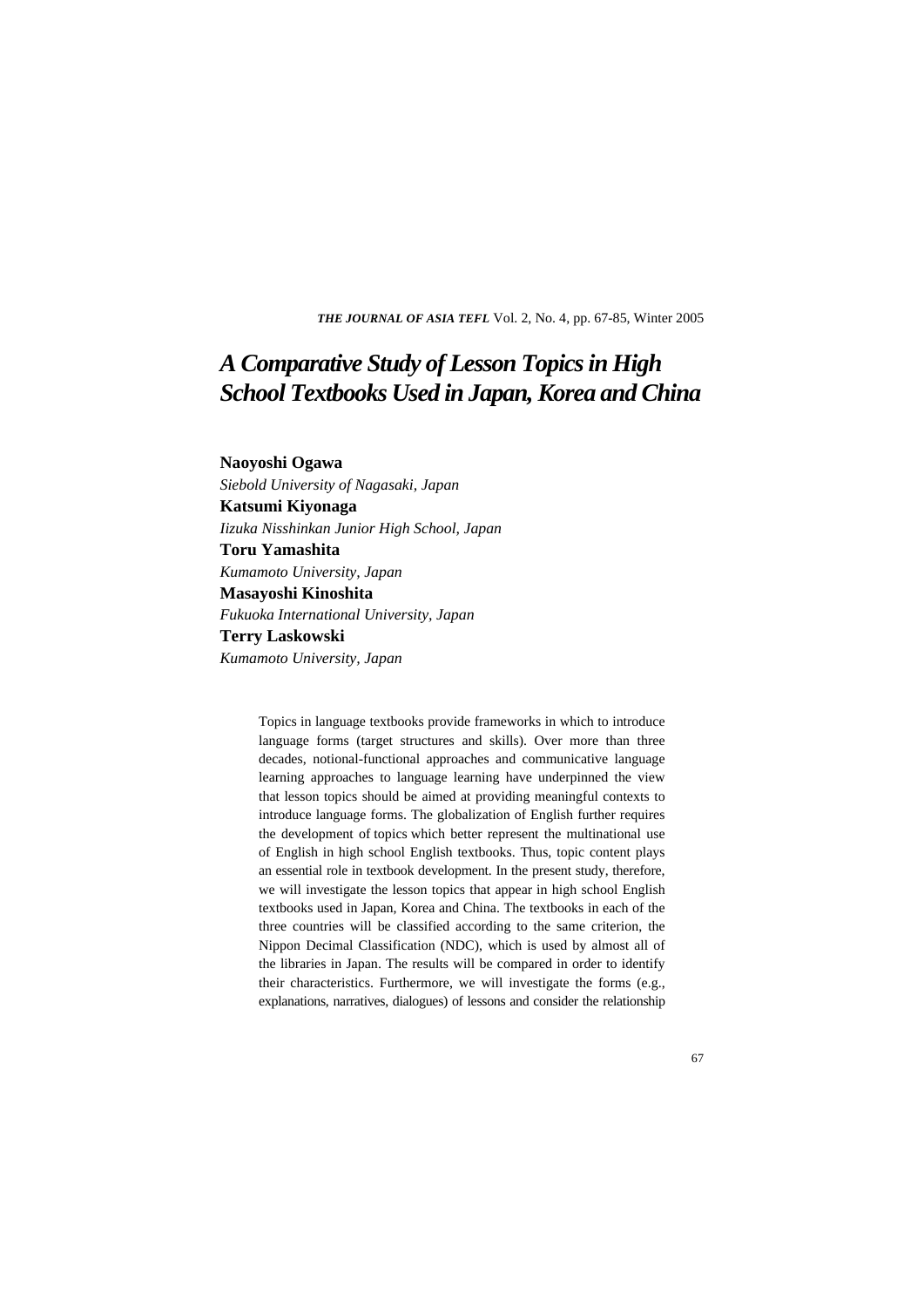between the results of the content and the forms of the lessons. We will also consider topics by country in textbooks used in Japan, Korea and China at the end of the study.

Due to the lack of research attention into the content and topics of English textbooks, it seems as though much more emphasis has gone toward studying the skills-based approaches of language learning. In Japan there have been quite a few studies of textbook analysis about words and sentences, but it is rather difficult to find studies of lesson topics. The only studies about lesson topics in high school textbooks we were able to find in the literature in Japan include Toyoda (2004), Kawai (2004), Torii (1978), and Yasuhara (1965), which formed the primary basis of this study. While skills-based learning remains essential in English textbooks, the purpose of this study is to highlight the importance of the content and topics within these textbooks. It could be argued that due to the seemingly impressionable age of high school students, the content and topics found in their English textbooks may exert a greater influence on their attitude toward life, language learning and intercultural understanding.

The Japanese teaching guideline, *A Manual of the Course of Study for High School English Textbooks*, gives the textbook users detailed guidance in language materials such as pronunciation, vocabulary and collocations, sentences, sentence patterns and grammatical items. It also suggests that such lesson topics as everyday life, manners and customs, stories, geography, history, etc. should be included in the textbooks. Thus, the curriculum guideline has had an influence on the selection of lesson topics in Japan. This also holds true for Korea and China to a certain degree (Otani et al., 2004).

Therefore, the purpose of this study is to compare the lesson topics, forms and topics by country in high school textbooks used in Japan, Korea and China, in light of the education policy as well as historical, social and economic contexts of each country. To this end, this study will examine English textbooks in these countries, report the data, and analyze the results in order to decipher the tendencies specific to each of the three countries. It is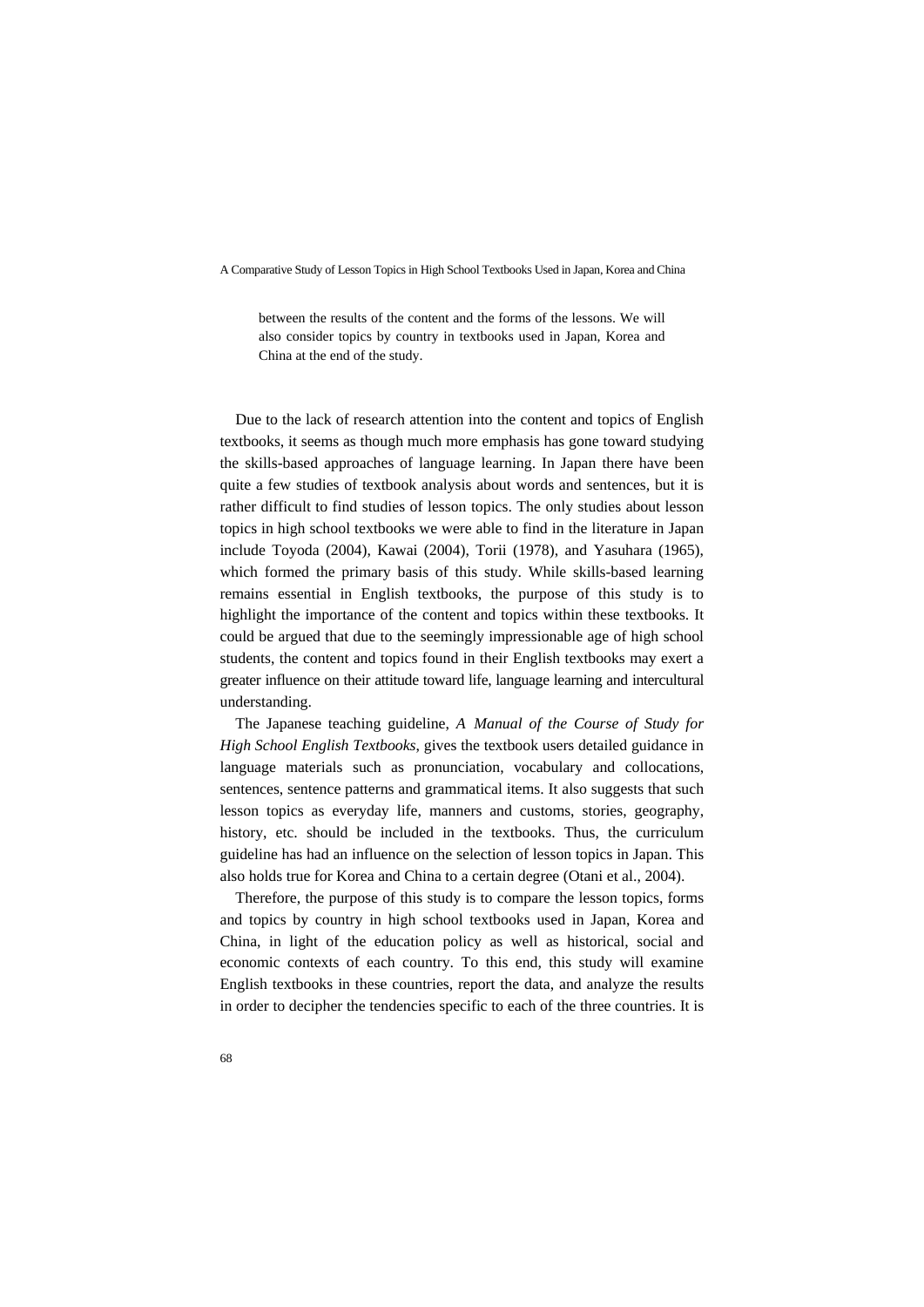our hope that the results of this study will influence textbook authors, publishers and other administrators in each of the countries so that they may have more interest in lesson topics and improve their textbooks.

# **METHODOLOGY: TEXTBOOKS AND NDC**

# **Textbooks Used in Japan**

In Japan there are six kinds of senior high school English textbooks

| теличных обей ні заран             |                    |      |         |  |  |  |  |  |  |  |
|------------------------------------|--------------------|------|---------|--|--|--|--|--|--|--|
| Textbooks                          | Publishers         | Year | Lessons |  |  |  |  |  |  |  |
| Crown English Series I             | Sanseido           | 2004 | 8       |  |  |  |  |  |  |  |
| Crown English Series II            | Sanseido           | 2004 | 10      |  |  |  |  |  |  |  |
| <b>Encounter English Series I</b>  | Shubunkan          | 2004 | 8       |  |  |  |  |  |  |  |
| <b>Encounter English Series II</b> | Shubunkan          | 2004 | 8       |  |  |  |  |  |  |  |
| Genius English Course I            | Taishukan          | 2004 | 12      |  |  |  |  |  |  |  |
| Genius English Course II           | Taishukan          | 2004 | 10      |  |  |  |  |  |  |  |
| Mainstream I                       | Zoshindo           | 2004 | 10      |  |  |  |  |  |  |  |
| Mainstream II                      | Zoshindo           | 2004 | 12      |  |  |  |  |  |  |  |
| New Legend English I               | Kaitakusha         | 2004 | 10      |  |  |  |  |  |  |  |
| New Legend English II              | Kaitakusha         | 2004 | 12      |  |  |  |  |  |  |  |
| One World English Course I         | Kyoiku Shuppan     | 2004 | 9       |  |  |  |  |  |  |  |
| One World English Course II        | Kyoiku Shuppan     | 2004 | 11      |  |  |  |  |  |  |  |
| Planet Blue English I              | Obunsha            | 2004 | 9       |  |  |  |  |  |  |  |
| Planet Blue English II             | Obunsha            | 2004 | 12      |  |  |  |  |  |  |  |
| Prominence English I               | Tokyo Shoseki      | 2004 | 10      |  |  |  |  |  |  |  |
| Prominence English II              | Tokyo Shoseki      | 2004 | 10      |  |  |  |  |  |  |  |
| Unicorn English Course I           | Bun-Eido           | 2004 | 10      |  |  |  |  |  |  |  |
| Unicorn English Course II          | Bun-Eido           | 2004 | 11      |  |  |  |  |  |  |  |
| Voyager English Course I           | Daiichi Gakushusha | 2004 | 10      |  |  |  |  |  |  |  |
| Voyager English Course II          | Daiichi Gakushusha | 2004 | 10      |  |  |  |  |  |  |  |
|                                    | Total              |      | 202     |  |  |  |  |  |  |  |

**TABLE 1 Textbooks Used in Japan**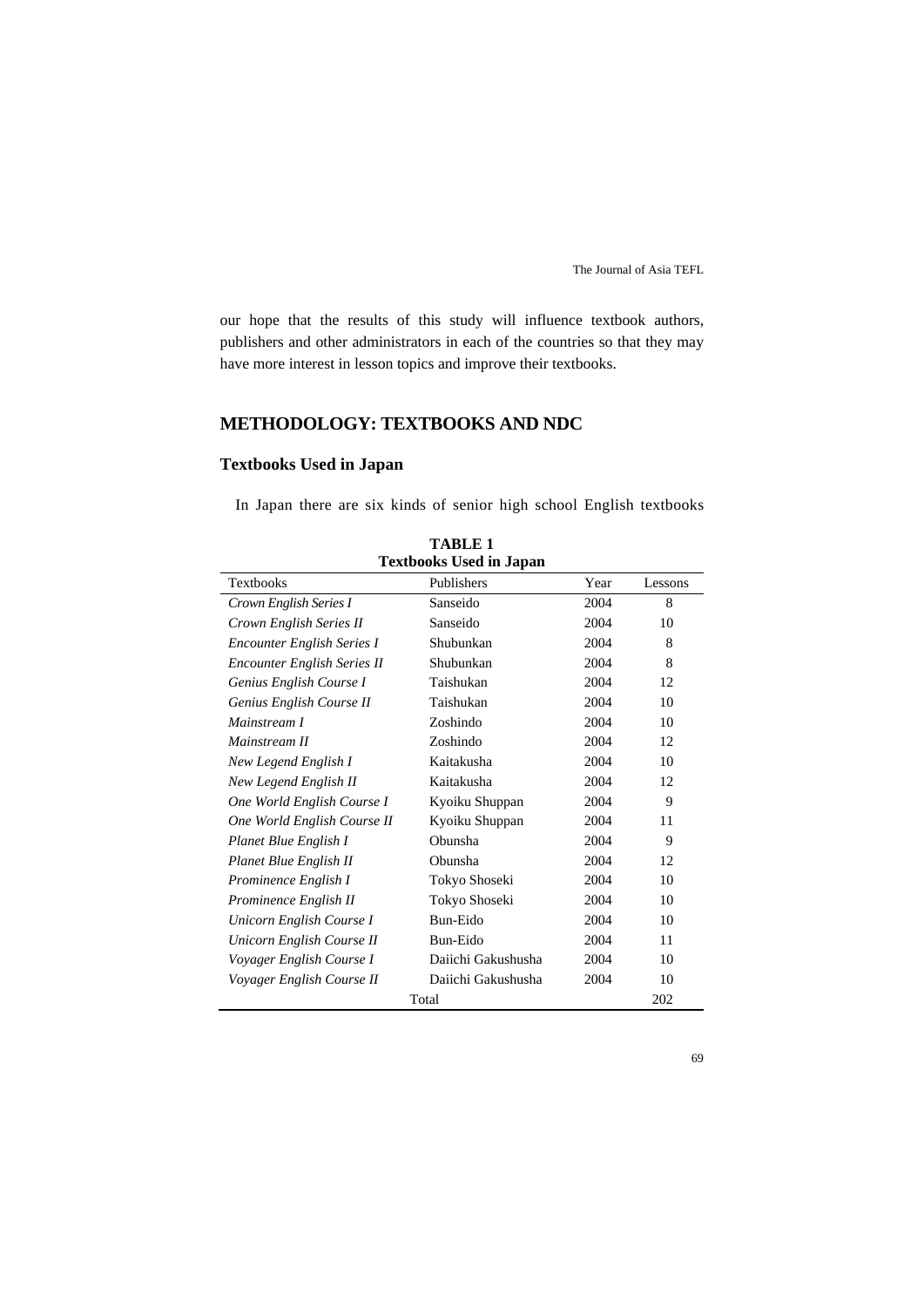authorized by the Ministry of Education; *English I*, *English II*, *Reading*, *Writing*, *Oral English I* and *Oral English II*. We examined specifically the main lessons in the textbooks, titled *English I* and *English II*, because they comprehensively integrate general language skills, and are used by almost all schools in Japan. We excluded the activities and exercises between the main lessons in *English I* and *English II* textbooks because they are not consistent with the topic focus of the lesson. The textbooks for *English I* and *English II* published in 2004 number 70 in all. There was a wide margin in the level of difficulty between the textbooks. The textbooks are sequenced based on their level of difficulty, ranging from 'very easy' to 'rather difficult.' In this study we selected 20 'rather difficult' textbooks. There were 202 lessons in total, as shown in Table 1.

## **Textbooks Used in Korea**

In Korea, there are seven kinds of senior high school English textbooks authorized by the Ministry of Education and Human Resources Development. *High School English, English I*, *English II*, *English Conversation*, *Reading*, *Writing* and *Business English*. The textbook, *High School English*, is for a required class, and the others for the optional classes. For our research, we chose three different textbooks, *High School English*, *English I* and *English II*. Each lesson in these textbooks is composed of four sections to improve the learners' four skills. In our study, we examined their main reading passages because the stories were comprehensive and represented the topic focus of each lesson. Thus, we excluded texts of listening and speaking, and the exercises among respective lessons in *High School English*, *English I* and *English II*. In 2004, 15 textbooks for *High School English* and 10 for *English I* and *English II* were published. There are no major differences in difficulty level among the textbooks for each grade. The total number of lessons we examined in our research was 180, as shown in Table 2.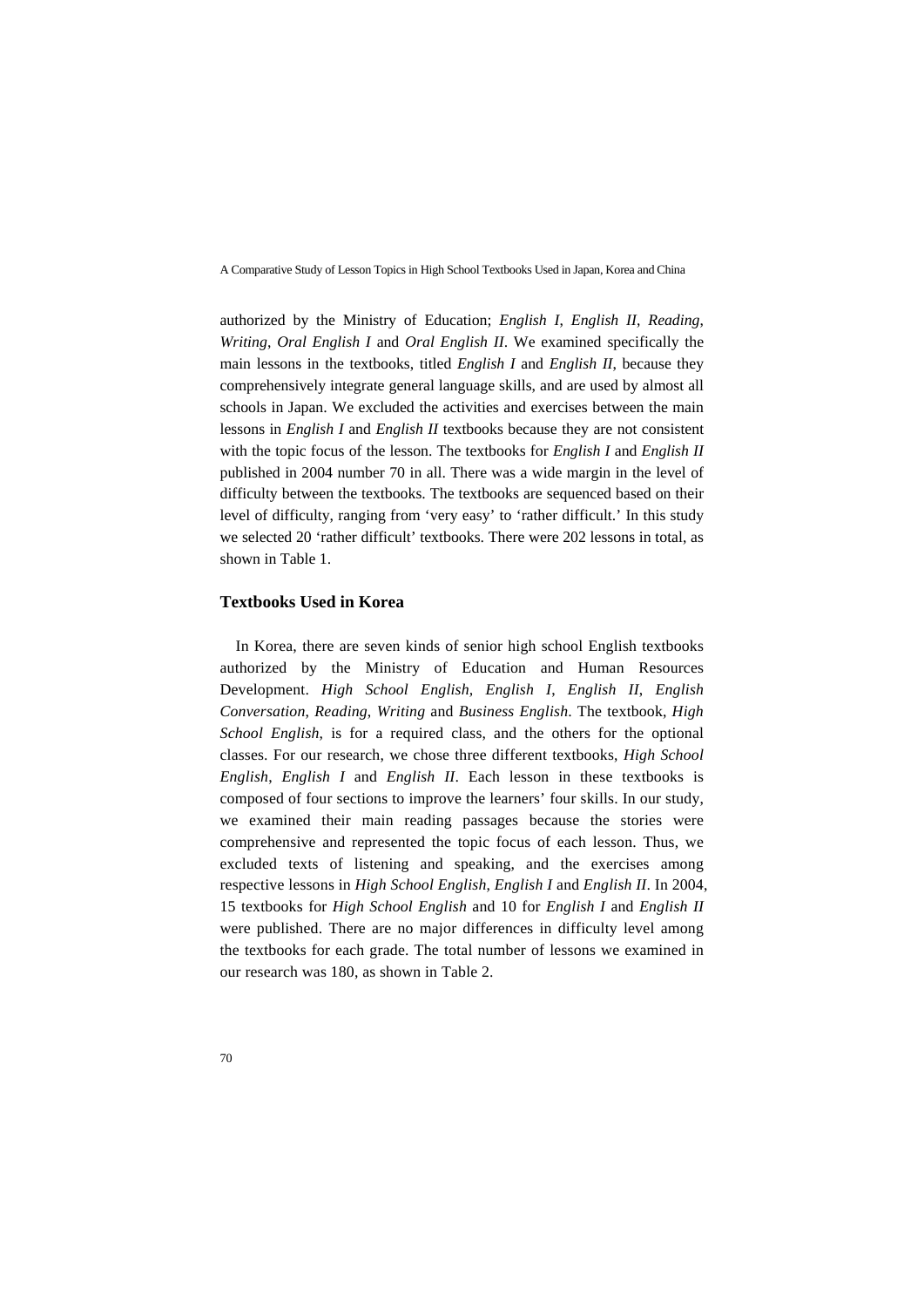|                        | <b>Textbooks Used in Korea</b> |      |         |  |  |  |  |  |  |  |  |
|------------------------|--------------------------------|------|---------|--|--|--|--|--|--|--|--|
| <b>Textbooks</b>       | Publishers                     | Year | Lessons |  |  |  |  |  |  |  |  |
| High School English I  | Kumsung                        | 2003 | 12      |  |  |  |  |  |  |  |  |
| High School English I  | Kumsung                        | 2004 | 12      |  |  |  |  |  |  |  |  |
| High School English II | Kumsung                        | 2004 | 12      |  |  |  |  |  |  |  |  |
| High School English    | Sisayongo                      | 2003 | 12      |  |  |  |  |  |  |  |  |
| High School English I  | Sisayongo                      | 2004 | 12      |  |  |  |  |  |  |  |  |
| High School English II | Sisayongo                      | 2004 | 12      |  |  |  |  |  |  |  |  |
| High School English    | Chihaku-sa                     | 2003 | 12      |  |  |  |  |  |  |  |  |
| High School English I  | Chihaku-sa                     | 2004 | 12      |  |  |  |  |  |  |  |  |
| High School English II | Chihaku-sa                     | 2004 | 12      |  |  |  |  |  |  |  |  |
| High School English    | Dusan                          | 2003 | 12      |  |  |  |  |  |  |  |  |
| High School English I  | Dusan                          | 2004 | 12      |  |  |  |  |  |  |  |  |
| High School English II | Dusan                          | 2004 | 12      |  |  |  |  |  |  |  |  |
| High School English    | Chonjae                        | 2003 | 12      |  |  |  |  |  |  |  |  |
| High School English I  | Chonjae                        | 2004 | 12      |  |  |  |  |  |  |  |  |
| High School English II | Chonjae                        | 2004 | 12      |  |  |  |  |  |  |  |  |
|                        | Total                          |      | 180     |  |  |  |  |  |  |  |  |

**TABLE 2** 

#### **Textbooks Used in China**

In the past, most of the English textbooks used in China were those published by the People's Education Press as authorized by the government. In recent years, however, the diversification of textbooks has been promoted. Textbooks published by other publishers have also been adopted to respond to the needs of local areas and various levels of students' scholastic ability. In this study, the textbooks published in Shanghai were examined, in addition to those published by the People's Education Press. On the whole, the textbooks are based on a topic-based syllabus. In addition, the topic in the main reading passage is consistently used in the other sections of each lesson. Thus, we analyzed only the main reading passages that were most representative of lesson topics. In this study, we focused on the main reading passage in each lesson and excluded other exercises, tasks and additional reading materials. There exist some differences in the level of difficulty among the textbooks. The textbooks published by People's Education Press, in which more lessons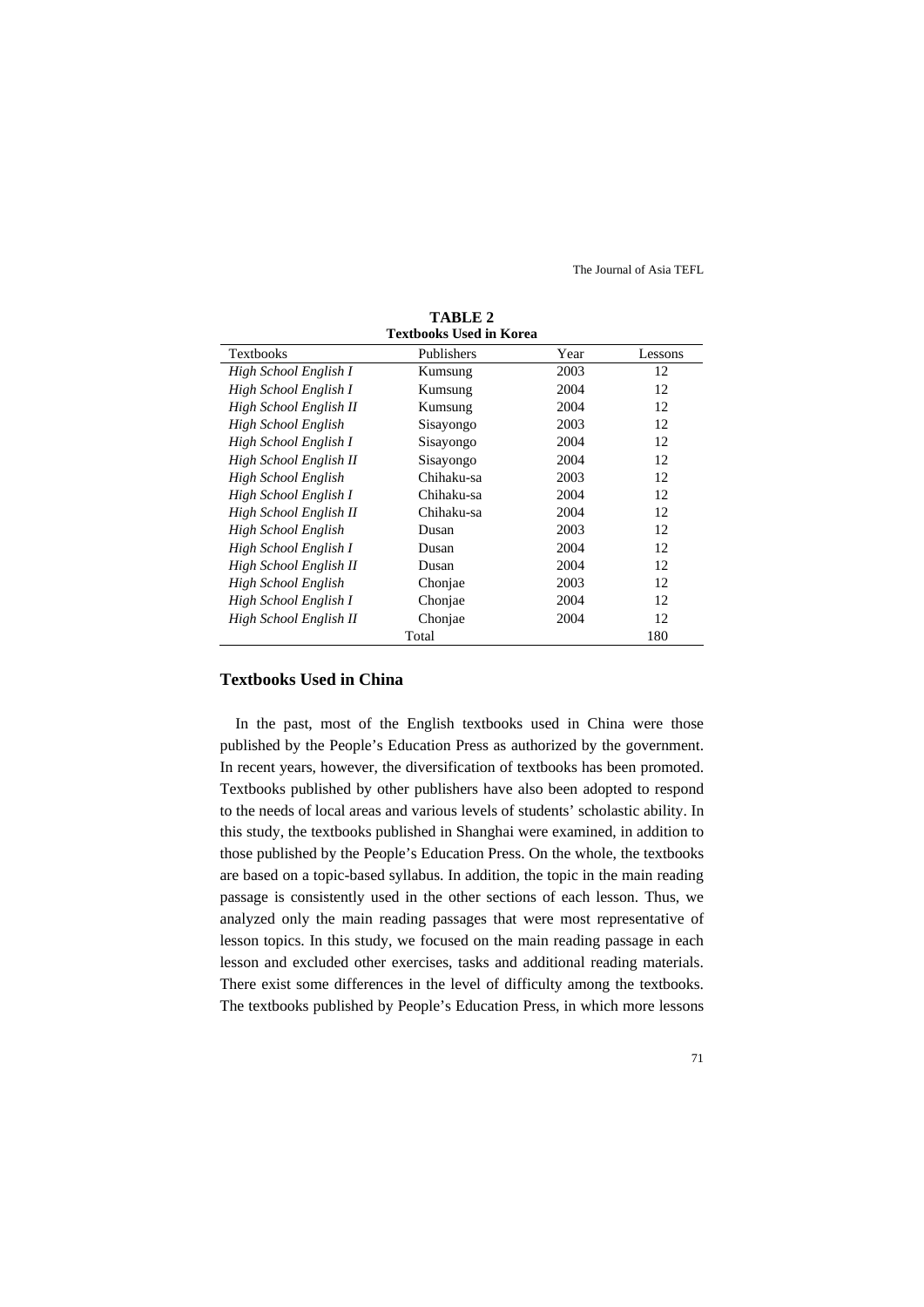are included, are the most difficult in terms of the level of vocabulary and the length of each reading passage. However, this fact does not affect the overall characteristics of lesson topics and forms. A total of 159 lessons were examined, as shown in Table 3.

| техироокѕ Өѕеа пі Спіна               |                                                     |      |         |  |  |  |  |  |  |  |
|---------------------------------------|-----------------------------------------------------|------|---------|--|--|--|--|--|--|--|
| <b>Textbooks</b>                      | Publishers                                          | Year | Lessons |  |  |  |  |  |  |  |
| Senior English for China 1A           | People's Education Press                            | 2003 | 12      |  |  |  |  |  |  |  |
| Senior English for China 1B           | People's Education Press                            | 2004 | 10      |  |  |  |  |  |  |  |
| Senior English for China 2A           | People's Education Press                            | 2001 | 12      |  |  |  |  |  |  |  |
| Senior English for China 2B           | People's Education Press                            | 2001 | 12      |  |  |  |  |  |  |  |
| Senior English for China 3            | People's Education Press                            | 2002 | 24      |  |  |  |  |  |  |  |
| New Century Senior English 1-1        | Shanghai Foreign Language<br><b>Education Press</b> | 2001 | 10      |  |  |  |  |  |  |  |
| New Century Senior English 1-2        | Shanghai Foreign Language<br><b>Education Press</b> | 2002 | 10      |  |  |  |  |  |  |  |
| New Century Senior English 2-1        | Shanghai Foreign Language<br><b>Education Press</b> | 2002 | 10      |  |  |  |  |  |  |  |
| <b>New Century Senior English 2-2</b> | Shanghai Foreign Language<br><b>Education Press</b> | 2003 | 10      |  |  |  |  |  |  |  |
| New Century Senior English 3-1        | Shanghai Foreign Language<br><b>Education Press</b> | 2003 | 8       |  |  |  |  |  |  |  |
| <b>New Century Senior English 3-2</b> | Shanghai Foreign Language<br><b>Education Press</b> | 2004 | 8       |  |  |  |  |  |  |  |
| Oxford English S1A                    | Shanghai Education Press                            | 1999 | 6       |  |  |  |  |  |  |  |
| Oxford English S1B                    | Shanghai Education Press                            | 1999 | 6       |  |  |  |  |  |  |  |
| Oxford English S2A                    | Shanghai Education Press                            | 2000 | 6       |  |  |  |  |  |  |  |
| Oxford English S2B                    | Shanghai Education Press                            | 2000 | 6       |  |  |  |  |  |  |  |
| Oxford English S3A                    | Shanghai Education Press                            | 2001 | 5       |  |  |  |  |  |  |  |
| Oxford English S3B                    | Shanghai Education Press                            | 2001 | 4       |  |  |  |  |  |  |  |
|                                       | Total                                               |      | 159     |  |  |  |  |  |  |  |

**TABLE 3 Textbooks Used in China** 

# **Criterion Used to Classify Lesson Topics: NDC**

The Nippon Decimal Classification (NDC), which corresponds to the European Dewey Decimal System, was used as an analytical framework to classify the lesson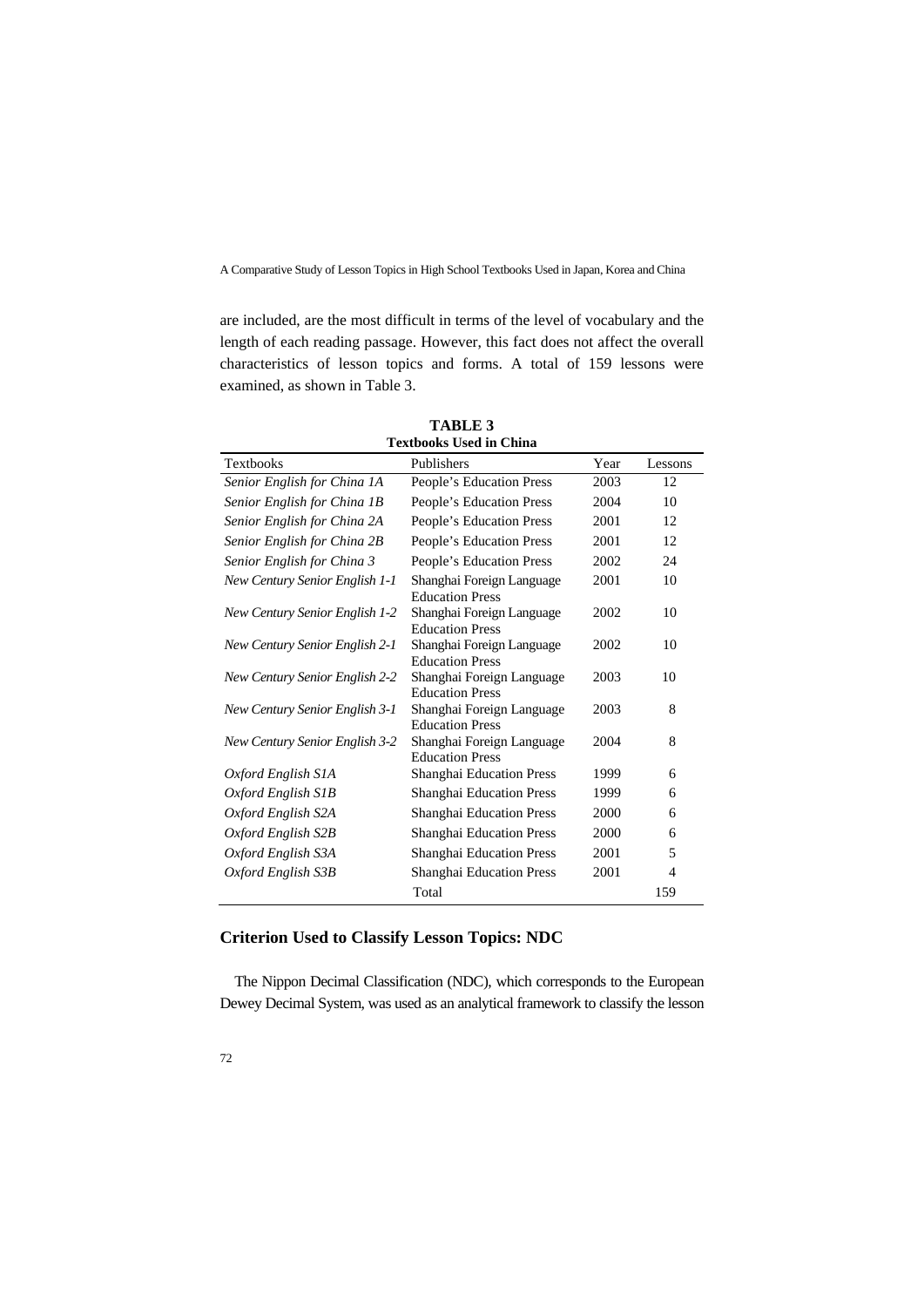topics in each textbook. Table 4 shows the first ten classification items.

| <b>TABLE 4</b><br>The First 10 Classification Items in NDC |                         |  |  |  |  |  |  |  |  |
|------------------------------------------------------------|-------------------------|--|--|--|--|--|--|--|--|
|                                                            | General works           |  |  |  |  |  |  |  |  |
|                                                            | Philosophy              |  |  |  |  |  |  |  |  |
| 2                                                          | <b>History</b>          |  |  |  |  |  |  |  |  |
| 3                                                          | Social Sciences         |  |  |  |  |  |  |  |  |
| 4                                                          | <b>Natural Sciences</b> |  |  |  |  |  |  |  |  |
| 5                                                          | Technology              |  |  |  |  |  |  |  |  |
| 6                                                          | Industry                |  |  |  |  |  |  |  |  |
|                                                            | the Arts                |  |  |  |  |  |  |  |  |
| 8                                                          | Languages               |  |  |  |  |  |  |  |  |
|                                                            | Literature              |  |  |  |  |  |  |  |  |

#### **TABLE 5 Hierarchy of NDC**

|                        | muarury verve                          |                                                 |
|------------------------|----------------------------------------|-------------------------------------------------|
| 0.General Works        | 50. Technology, Engineering            | 510. Construction, Civil<br>engineering         |
| 1.Philosophy           | 51. Construction, Civil<br>engineering | 511. Mechanics and materials                    |
| 2. History             | 52. Architecture, Building             | 512.Surveying                                   |
| 3.Social<br>Sciences   | 53. Mechanical engineering             | 513. Designs and executions                     |
| 4. Natural<br>Sciences | 54. Electrical engineering             | 514. Engineering of roads and<br>highways       |
| 5. Technology          | 55. Maritime engineering               | 515. Bridge engineering                         |
| 6.Industry             | 56. Metal and mining<br>engineering    | 516. Railroad engineering                       |
| 7. The arts            | 57. Chemical technology                | 517. Hydraulic engineering                      |
| 8. Languages           | 58. Manufacturing                      | 518. Sanitary and municipal<br>engineering      |
| 9. Literature          | 59. Domestic arts and sciences         | 519. Pollution and<br>environmental engineering |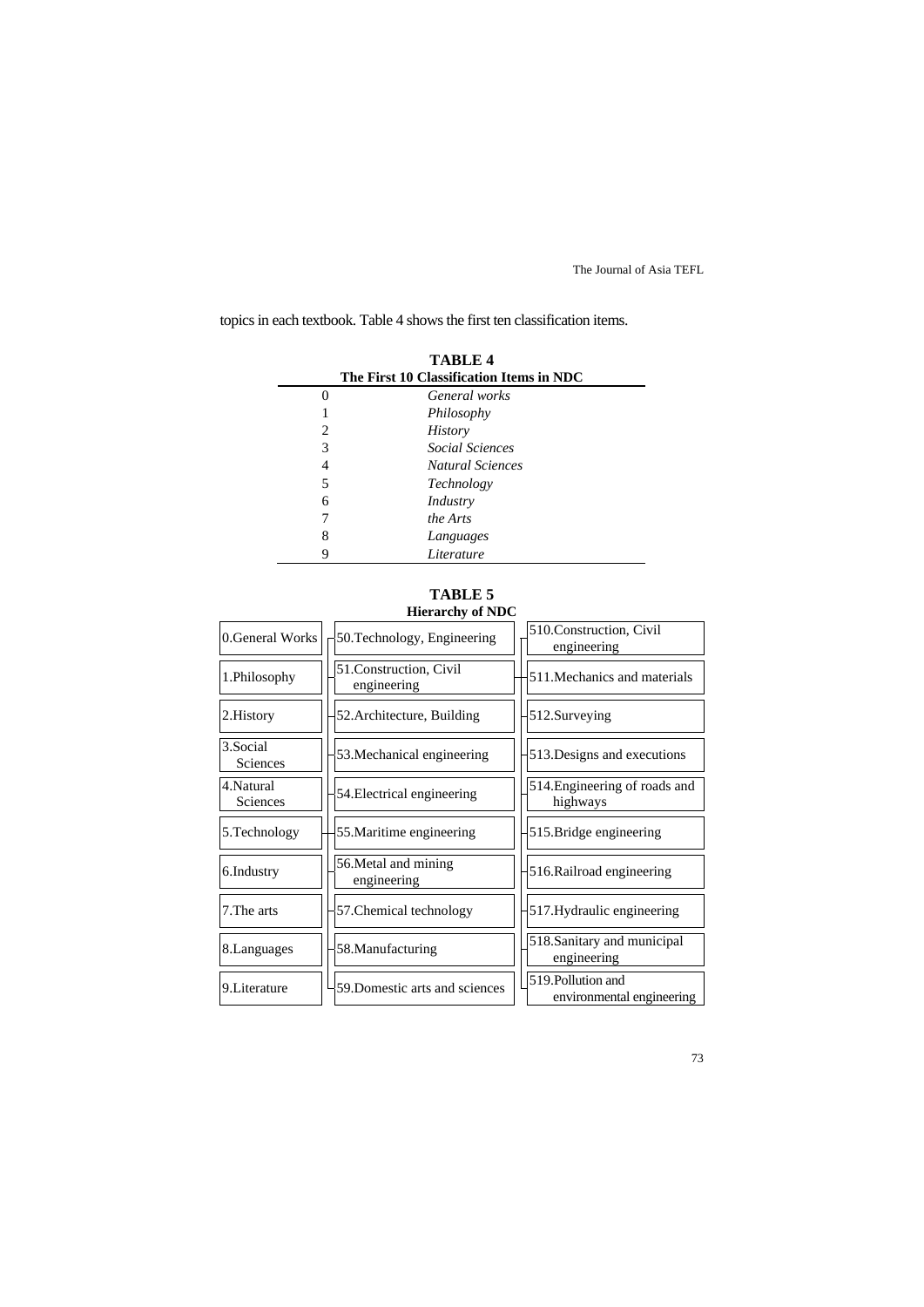Each of these 10 items (in one figure) is classified into 100 more items (in two figures), and each of these 100 items into 1000 items (in three figures), and so on. In this study, we used up to 1000 classification items (0-999) though we will discuss only 10 classification items (0-9) in this study. Classifying lesson topics proved to be a difficult task because of the subjective nature of the work. In other words, lesson topics overlapped into several categories. Thus, many discussions took place to decide into which category to place a lesson topic. Table 5 illustrates the hierarchy of NDC.

## **Criterion Used to Classify Lesson Forms**

Because there is no such established criterion as the NDC system to classify lesson forms, we supplemented 6 types of lesson forms in *A Manual of the Course of Study for High School English Textbooks* (1999) with 10 more lesson forms. Thus, we used the 16 lesson forms in this study (See Table 6).

| <b>Criterion to Classify Lesson Forms</b> |                        |  |  |  |  |  |  |  |
|-------------------------------------------|------------------------|--|--|--|--|--|--|--|
| a                                         | Explanations           |  |  |  |  |  |  |  |
| b                                         | Dialogues              |  |  |  |  |  |  |  |
| c                                         | <b>Narratives</b>      |  |  |  |  |  |  |  |
| d                                         | Plays                  |  |  |  |  |  |  |  |
| e                                         | Poetry                 |  |  |  |  |  |  |  |
| f                                         | Letters                |  |  |  |  |  |  |  |
| g                                         | <i>Biographies</i>     |  |  |  |  |  |  |  |
| h                                         | <i>Diaries</i>         |  |  |  |  |  |  |  |
| $\mathbf{i}$                              | Essays                 |  |  |  |  |  |  |  |
| $\mathbf{1}$                              | <i>Interviews</i>      |  |  |  |  |  |  |  |
| k                                         | <i>Speeches</i>        |  |  |  |  |  |  |  |
| 1                                         | Songs                  |  |  |  |  |  |  |  |
| m                                         | <b>Current Affairs</b> |  |  |  |  |  |  |  |
| n                                         | Articles               |  |  |  |  |  |  |  |
| 0                                         | Reportage              |  |  |  |  |  |  |  |
| p                                         | E-mail                 |  |  |  |  |  |  |  |

**TABLE 6**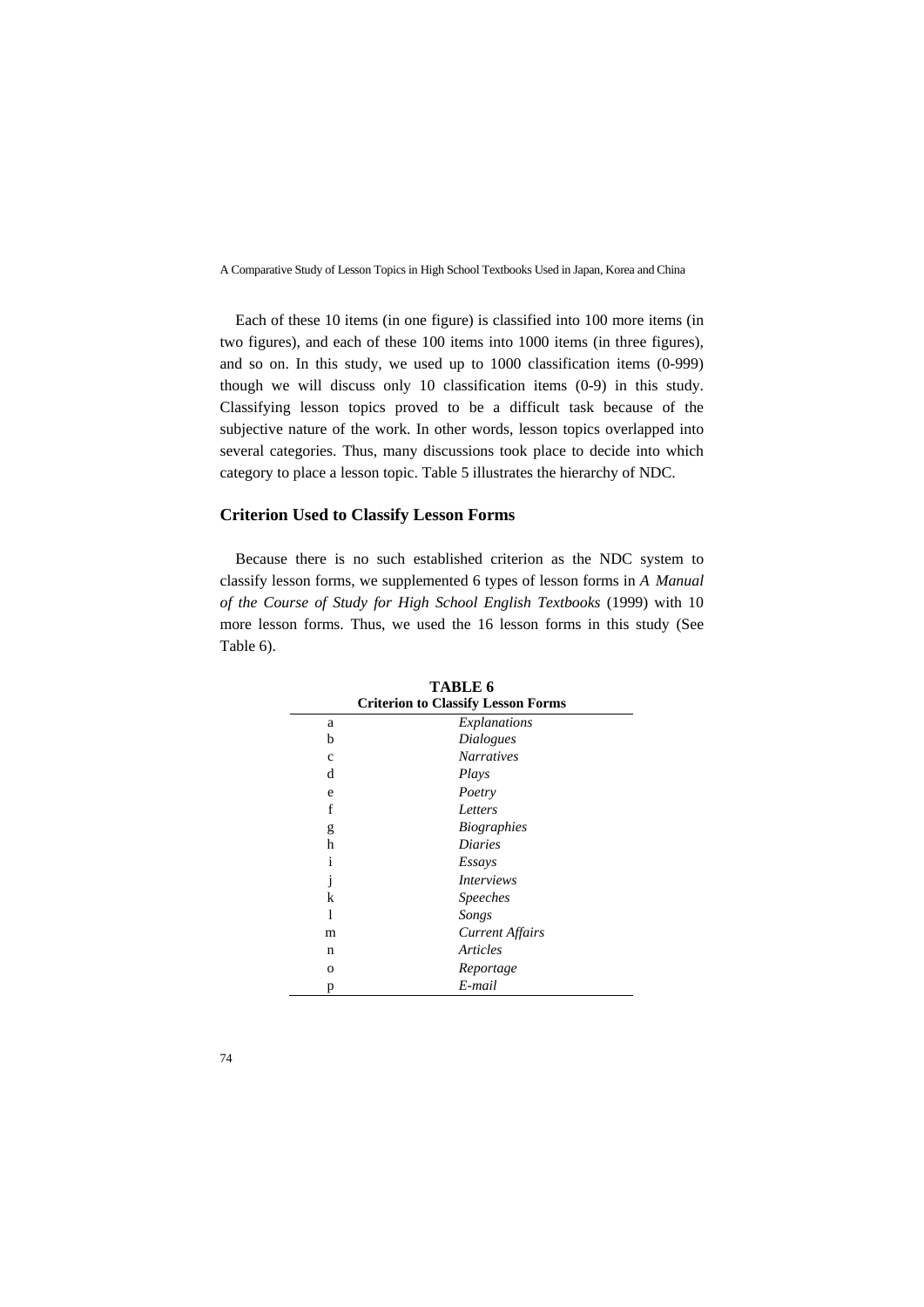## **RESULTS AND DISCUSSION**

#### **Lesson Topics**

Table 7 shows the results of lesson topics in the high school English textbooks used in Japan, Korea and China, which were classified according to the first 10 classification items in NDC in Table 4.

| Π<br>R<br>١I<br>щ. |  |
|--------------------|--|
|                    |  |

|       | <b>Lesson Topics</b> |  |  |  |  |                                                        |  |  |  |  |  |  |  |
|-------|----------------------|--|--|--|--|--------------------------------------------------------|--|--|--|--|--|--|--|
|       |                      |  |  |  |  | $1 \t2 \t3 \t4 \t5 \t6 \t7$                            |  |  |  |  |  |  |  |
| Japan |                      |  |  |  |  | 1.49 8.91 5.45 29.70 17.33 10.40 3.47 10.89 9.41 2.97  |  |  |  |  |  |  |  |
| Korea |                      |  |  |  |  | 1.67 6.67 15.00 31.11 12.22 1.11 0.56 7.22 5.00 19.44  |  |  |  |  |  |  |  |
| China |                      |  |  |  |  | 3.77 3.77 8.81 21.39 15.72 11.32 6.92 11.95 5.66 10.69 |  |  |  |  |  |  |  |

The largest number of lesson topics comes from *Social Sciences* (3) in all three countries. The lesson topics regarding *Social Sciences* (3) in Japan and Korea account for 30 percent of all topic categories, whereas those in China account for 20 percent. Under *Philosophy* (1), most of the textbooks in Japan deal with psychology, whereas those in Korea and China deal with ethics and morality. Under *History* (2), most of the textbooks in Japan and China deal with geography, whereas those in Korea deal with biographies. Under *Natural Sciences* (4), animals and medicine are the most frequently used lesson topics in Japan and China. However, in Korea, animals are not chosen in this field, although medicine is chosen frequently. The lesson topics regarding *Technology* (5) and *Industry* (6) account for 15 percent in Japan, 20 percent in China, and nearly zero percent in Korea. The lesson topics regarding *the Arts* (7) account for 10 percent in Japan and China, and 5 percent in Korea. Under *Languages* (8), the most frequently used lesson topics are about languages in general in all three countries, and the second most frequently used lesson topic is English. Japan uses this topic category most frequently in all three countries. Under *Literature* (9), the most frequently used lesson topics are British and American literature. There are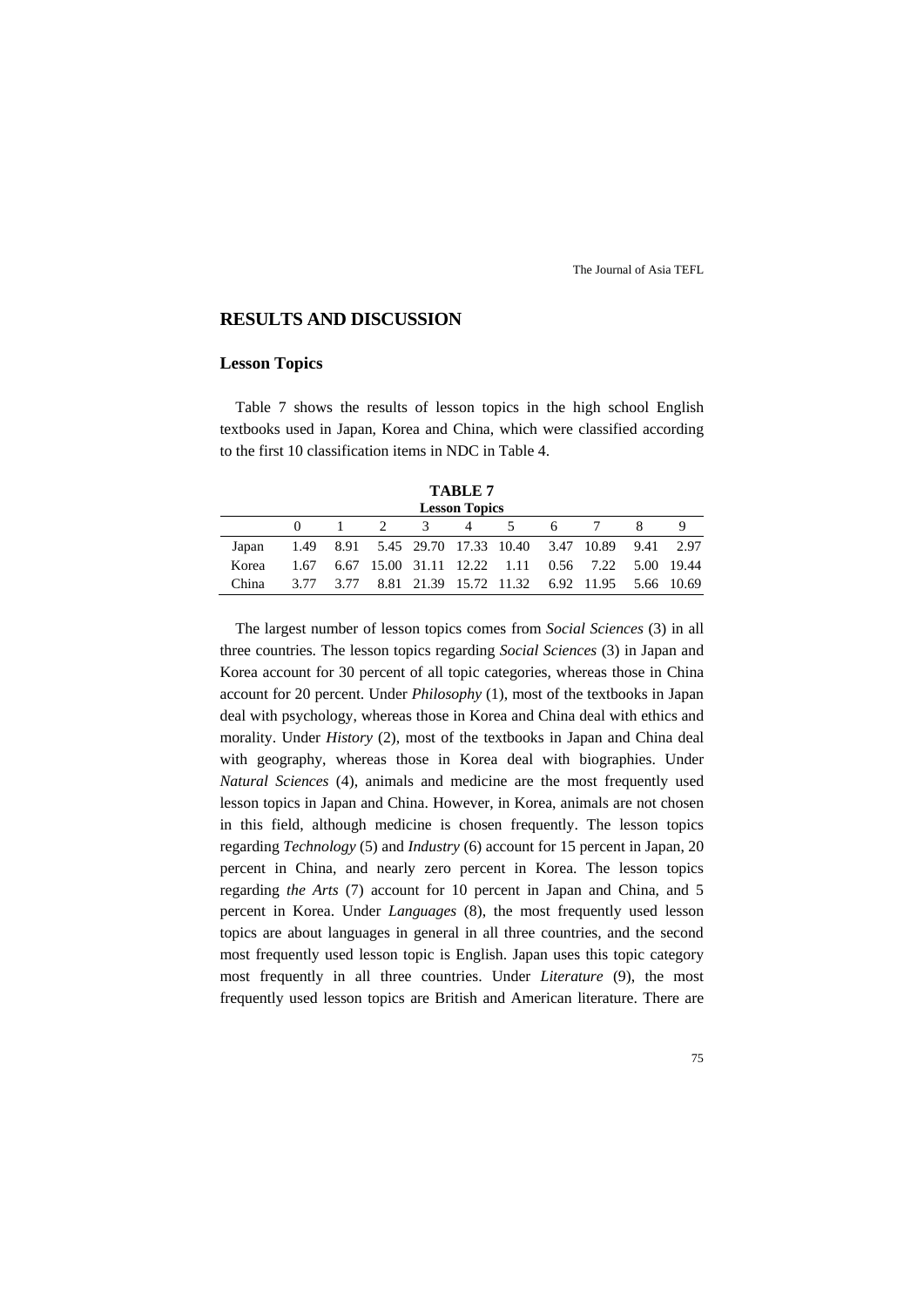very few topics about literature of each of their own countries.

On the whole, China tends to pay more attention to the balance in the selection of lesson topics, compared with Japan and Korea. Also, *Social Science* and *Natural Science* topics are widely used in all three countries. These are thought to be the core areas of lesson topics. However, compared with Japan and Korea, China does not attach great importance to the role of *Social Sciences* in the adoption of lesson topics. Furthermore, the topics found within *Literature* are used considerably in Korea and China, while they are less frequently used in Japan. This fact seems to be related to the curriculum guidelines of the Japanese Ministry of Education, which places less emphasis on topics concerning literature. Also, much emphasis is placed on the topics of *History* in Korea. This tendency appears to be influenced by the foreign language education policy of Korea in which cultural traditions are more emphasized. Furthermore, the topics of *Technology* and *Industry* are notably used in Japan and China, whereas they are rarely used in Korea. Thus, this shows that the selection of topics is associated with the foreign language education policy of each country. The textbook topics in Japan and China are more relevant to the development of economy and industry, which are reflective of the education policy of the two respective countries. On the other hand, as Kawai (2004) points out, the larger number (compared with Japan and China) of Korean textbook topics that focused on history and cultural traditions are more reflective of the educational guidelines of Korea.

#### **Lesson Forms**

Table 8 shows the results of lesson forms in Japan, Korea and China, which were classified according to the 16 lesson forms in Table 6.

|                                                                                       |                     |  |                                 |  |  |  | TADLE 0 |  |  |  |  |  |  |  |  |  |
|---------------------------------------------------------------------------------------|---------------------|--|---------------------------------|--|--|--|---------|--|--|--|--|--|--|--|--|--|
|                                                                                       | <b>Lesson Forms</b> |  |                                 |  |  |  |         |  |  |  |  |  |  |  |  |  |
|                                                                                       |                     |  | a b c d e f g h i j k l m n o p |  |  |  |         |  |  |  |  |  |  |  |  |  |
| Japan 48.36 2.45 13.06 0.99 0 0.83 10.33 0.85 6.75 3.08 1.81 0 0.04 7.92 1.55 1.98    |                     |  |                                 |  |  |  |         |  |  |  |  |  |  |  |  |  |
| Korea 40.00 4.44 15.56 1.67 0.28 3.33 5.56 2.78 11.94 2.22 1.11 0 3.33 2.78 2.78 2.22 |                     |  |                                 |  |  |  |         |  |  |  |  |  |  |  |  |  |
| China 45.81 2.51 24.81 3.14 0 3.13 8.13 0.43 5.03 0.63 1.31 0 0.96 1.89 2.22 0        |                     |  |                                 |  |  |  |         |  |  |  |  |  |  |  |  |  |

**TABLE 8**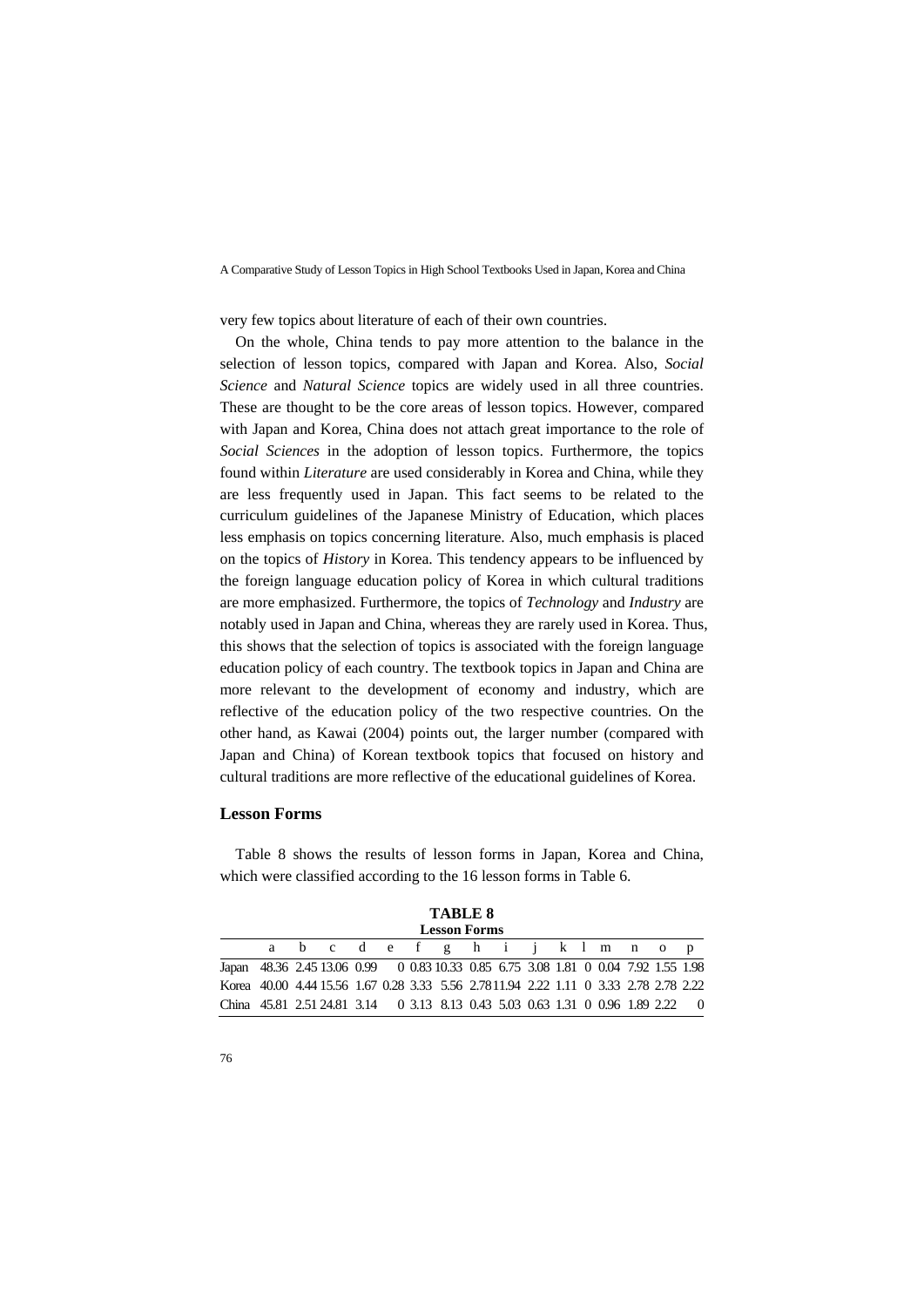*Explanations* (a) represents the largest number of lesson forms in all three countries. The second most frequent lesson form is *narratives* (c) in all three countries. Except for these two categories, Japan has more *articles* (n), and fewer *letters* (f) and *current affairs* (m) than Korea and China. Korea has more *essays* (i), *diaries* (h) and *current affairs* (m) than Japan and China. China has more *narratives* (c) (they account for 25 percent of all) and *plays* (d) and fewer examples of *interviews* (j) and *e-mail* (p) (zero) than Japan and Korea. In China, narratives and story telling have traditionally been used as rhetorical styles; thus *narratives* and *plays* seem to be notably used in the textbooks. There are a few examples of *poetry* (e) which are found only in Korea. There are no examples of *songs* (l) in all three countries.

Overall, *explanations* and *narratives* are considered to be the major types of lesson forms. Also, *articles* in Japan, *essays* in Korea and *narratives* in China represent notable patterns of lesson forms. There is a possibility that rhetoric and culture are related to the preference and adoption of these patterns of lesson forms. However, this issue needs to be further investigated, based on a more detailed analysis of rhetorical styles.

#### **Combination between Topics and Forms**

Tables 9-11 show the combination between lesson topics and lesson forms in the three countries, in which the horizontal axis 0-9 show the lesson topics and the vertical axis a-p show the lesson forms.

The most frequent combinations of topics and forms are *Social Sciences* (3)/*explanations* (a), *Natural Sciences* (4)/*explanations* (a), *the Arts* (7)/*explanations* (a), *Languages* (8)/*explanations* (a), and *Literature* (9)/*narratives* (c). The combination with *Philosophy* (1) is *explanations* (a) in Japan and *narratives* (c) in China. It varies widely in Korea. The combinations with *History* (2) are *explanations* (a) and *reportage* (o) in Japan, *explanations* (a) and *narratives* (c) in China, and *biographies* (g) and *explanations* (a) in Korea. Lesson topics in the field of *Social Sciences* (3) were found to have the largest and most varied number of lesson forms in all three countries. Also, some lesson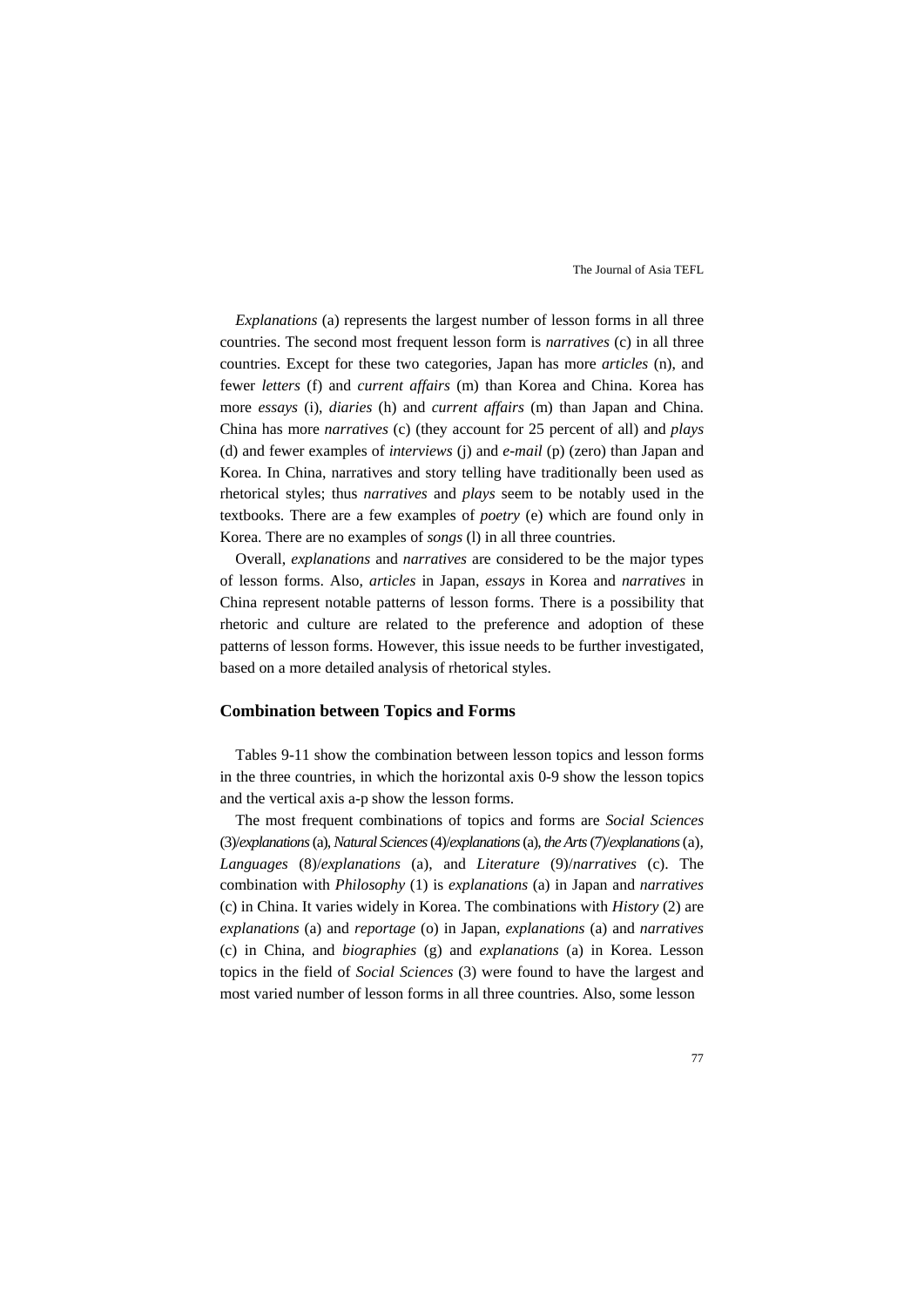|              | <b>TABLE 9</b><br>Japan |                |                |                |      |             |   |                |       |   |                |  |  |
|--------------|-------------------------|----------------|----------------|----------------|------|-------------|---|----------------|-------|---|----------------|--|--|
|              | $\overline{0}$          | 1              | $\overline{2}$ | 3              | 4    | 5           | 6 | 7              | 8     | 9 | Total          |  |  |
| a            | 1                       | 8.79           | 4              | 22.55          |      | 18.63 16.98 | 6 | 6              | 13.74 |   | 97.69          |  |  |
| b            |                         | 0.21           |                | 1.43           | 1    | 1           |   |                | 0.31  | 1 | 4.95           |  |  |
| $\mathbf c$  |                         | $\overline{4}$ | 1              | 13             |      | 0.39        | 1 | 2              |       | 5 | 26.39          |  |  |
| d            |                         |                |                |                |      |             |   | $\overline{2}$ |       |   | 2              |  |  |
| e            |                         |                |                |                |      |             |   |                |       |   | $\theta$       |  |  |
| $\mathbf f$  |                         |                |                | 1.37           |      |             |   |                | 0.30  |   | 1.67           |  |  |
| g            |                         |                | 1              | 4.87           | 5    | 1           |   | 9              |       |   | 20.87          |  |  |
| $\mathbf h$  |                         |                | $\mathbf{1}$   | 0.71           |      |             |   |                |       |   | 1.71           |  |  |
| $\mathbf{i}$ | 1                       | 1              |                | 6              | 3    | 0.63        |   | 2              |       |   | 13.63          |  |  |
| J            |                         | 1              |                | 2.85           | 1.37 |             |   |                | 1     |   | 6.22           |  |  |
| $\bf k$      |                         |                |                | $\overline{c}$ |      |             |   | 1              | 0.65  |   | 3.65           |  |  |
| l            |                         |                |                |                |      |             |   |                |       |   | $\theta$       |  |  |
| m            |                         |                |                | 0.09           |      |             |   |                |       |   | 0.09           |  |  |
| $\mathbf n$  | 1                       | 3              |                | $\overline{c}$ | 6    | 1           |   |                | 3     |   | 16             |  |  |
| $\mathbf{o}$ |                         |                | 3              | 0.13           |      |             |   |                |       |   | 3.13           |  |  |
| p            |                         |                | 1              | 3              |      |             |   |                |       |   | $\overline{4}$ |  |  |
| Total        | 3                       | 18             | 11             | 60             | 35   | 21          | 7 | 22             | 19    | 6 | 202            |  |  |

**TABLE 10** 

|              | Korea        |                |                |                |                |                |   |    |                |      |                |  |
|--------------|--------------|----------------|----------------|----------------|----------------|----------------|---|----|----------------|------|----------------|--|
|              | $\mathbf{0}$ | 1              | $\overline{2}$ | 3              | 4              | 5              | 6 | 7  | 8              | 9    | Total          |  |
| a            | 3            | $\overline{2}$ | 5              | 26             | 15             | $\overline{2}$ |   | 9  | $\overline{7}$ |      | 70             |  |
| b            |              |                | 1              | 3              | 1              |                |   | 1  |                |      | 6              |  |
| $\mathbf{C}$ |              | 1              | 3              | 6              |                |                |   |    |                | 22   | 32             |  |
| d            |              |                |                |                |                |                |   |    |                | 3    | 3              |  |
| e            |              |                |                |                |                |                |   |    |                | 0.50 | 0.50           |  |
| $\mathbf f$  |              | 3              |                |                |                |                |   |    |                | 3    | 6              |  |
| g            |              |                | 10             |                |                |                |   |    |                |      | 10             |  |
| h            |              | 1              | $\overline{2}$ |                |                |                |   |    |                |      | 5              |  |
| 1            | 1            | $\overline{2}$ |                | 10             | 2              |                |   | 3  |                |      | 4.50 22.50     |  |
|              |              |                | 3              | 1              |                |                |   |    |                |      | $\overline{4}$ |  |
| k            |              | $\overline{2}$ |                |                |                |                |   |    |                |      | $\overline{2}$ |  |
| 1            |              |                |                |                |                |                |   |    |                |      | $\overline{0}$ |  |
| m            |              |                |                | 4              | 1              |                |   |    |                |      | 6              |  |
| $\mathbf n$  |              |                | 1              | 1              | $\overline{c}$ |                |   |    |                |      | 5              |  |
| $\mathbf{o}$ |              |                |                | $\overline{c}$ | 1              |                |   |    |                | 1    | 5              |  |
| p            |              |                |                | $\overline{c}$ |                |                |   |    |                |      | 3              |  |
| Total        | 4            | 11             | 27             | 56             | 22             | 2              | 1 | 13 | 9              | 35   | 180            |  |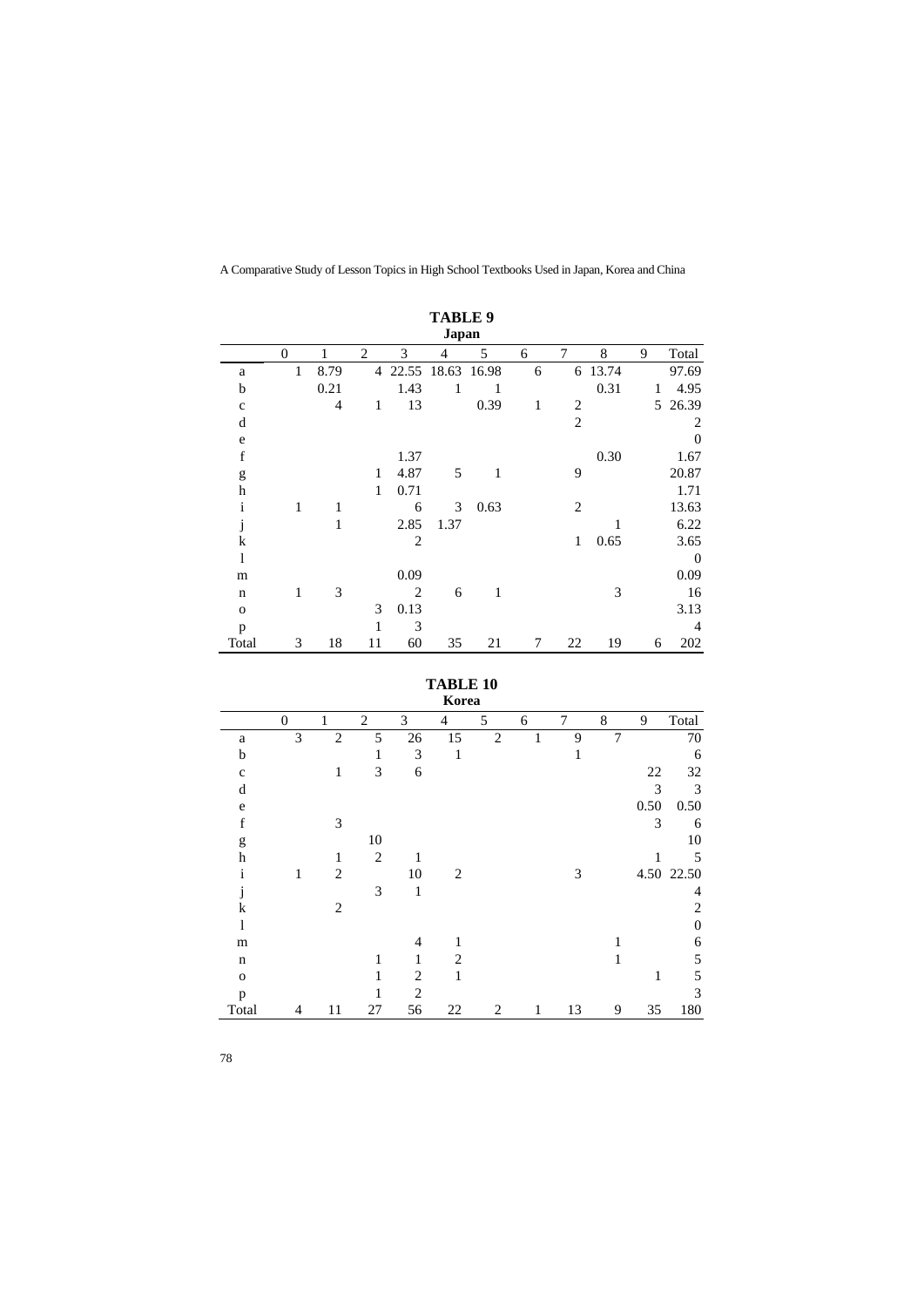topics tend to be correlated with a larger number of forms. In addition, there are more examples of the combination of *Social Sciences* (3) and *essays* (i) in Japan and Korea than in China. There are comparatively many examples of the combination of *Natural Sciences* (4) and *Articles* (n) only in Japan. We found many examples of *Technology* (5)/*explanations* (a) and *Industry* (6)/*explanations* (a) in Japan and China, but there are very few examples of *Technology* (5) and *Industry* (6) in Korea. There is a combination of *the Arts* (7) and *biographies* (g) in Japan and China, but not in Korea. In Japan and China, *Literature* (10) is usually combined with *narratives* (c), but in Korea it is combined with a variety of forms: *narratives* (c), *essays* (i), *plays* (d), *letters* (f), etc.

|              | China          |      |                |                |                |       |                |                |      |       |                |  |  |
|--------------|----------------|------|----------------|----------------|----------------|-------|----------------|----------------|------|-------|----------------|--|--|
|              | $\overline{0}$ | 1    | $\overline{c}$ | 3              | $\overline{4}$ | 5     | 6              | 7              | 8    | 9     | Total          |  |  |
| a            | 4              | 1.95 | 6              | 16.32          | 10             | 12.08 | 6.67           | 9              | 6.30 |       | 0.52 72.84     |  |  |
| b            | 1              |      |                |                | $\overline{2}$ |       |                |                |      |       | $\overline{4}$ |  |  |
| $\mathbf{c}$ | 1              | 3.05 | 5              | 5.97           | $\overline{4}$ | 1.92  | 1.33           | $\overline{c}$ | 2.70 | 12.48 | 39.45          |  |  |
| d            |                |      |                |                |                | 1     |                | 1              |      | 3     | 5              |  |  |
| e            |                |      |                |                |                |       |                |                |      |       | $\theta$       |  |  |
| $\mathbf f$  |                |      |                | 3.97           |                |       |                | 1              |      |       | 4.97           |  |  |
| g            |                |      | 2.92           |                | 3              |       | $\overline{2}$ | 5              |      |       | 12.92          |  |  |
| h            |                |      |                | 0.68           |                |       |                |                |      |       | 0.68           |  |  |
| $\mathbf{i}$ |                | 1    |                | $\overline{2}$ | 3              | 1     |                | 1              |      |       | 8              |  |  |
| J            |                |      |                | 1              |                |       |                |                |      |       | $\mathbf{1}$   |  |  |
| k            |                |      | 0.08           | $\overline{2}$ |                |       |                |                |      |       | 2.08           |  |  |
| 1            |                |      |                |                |                |       |                |                |      |       | $\overline{0}$ |  |  |
| m            |                |      |                | 1.53           |                |       |                |                |      |       | 1.53           |  |  |
| $\mathbf n$  |                |      |                |                |                | 1     | 1              |                |      |       | 3              |  |  |
| $\mathbf{o}$ |                |      |                | 0.53           | $\overline{c}$ | 1     |                |                |      |       | 3.53           |  |  |
| p            |                |      |                |                |                |       |                |                |      |       | $\theta$       |  |  |
| Total        | 6              | 6    | 14             | 34             | 25             | 18    | 11             | 19             | 9    | 17    | 159            |  |  |

*Explanations* are associated with all of the lesson topics except for *Literature* in the three countries. In China, *narratives* are used in all categories of lesson topics. They are considerably used even in the category

**TABLE 11**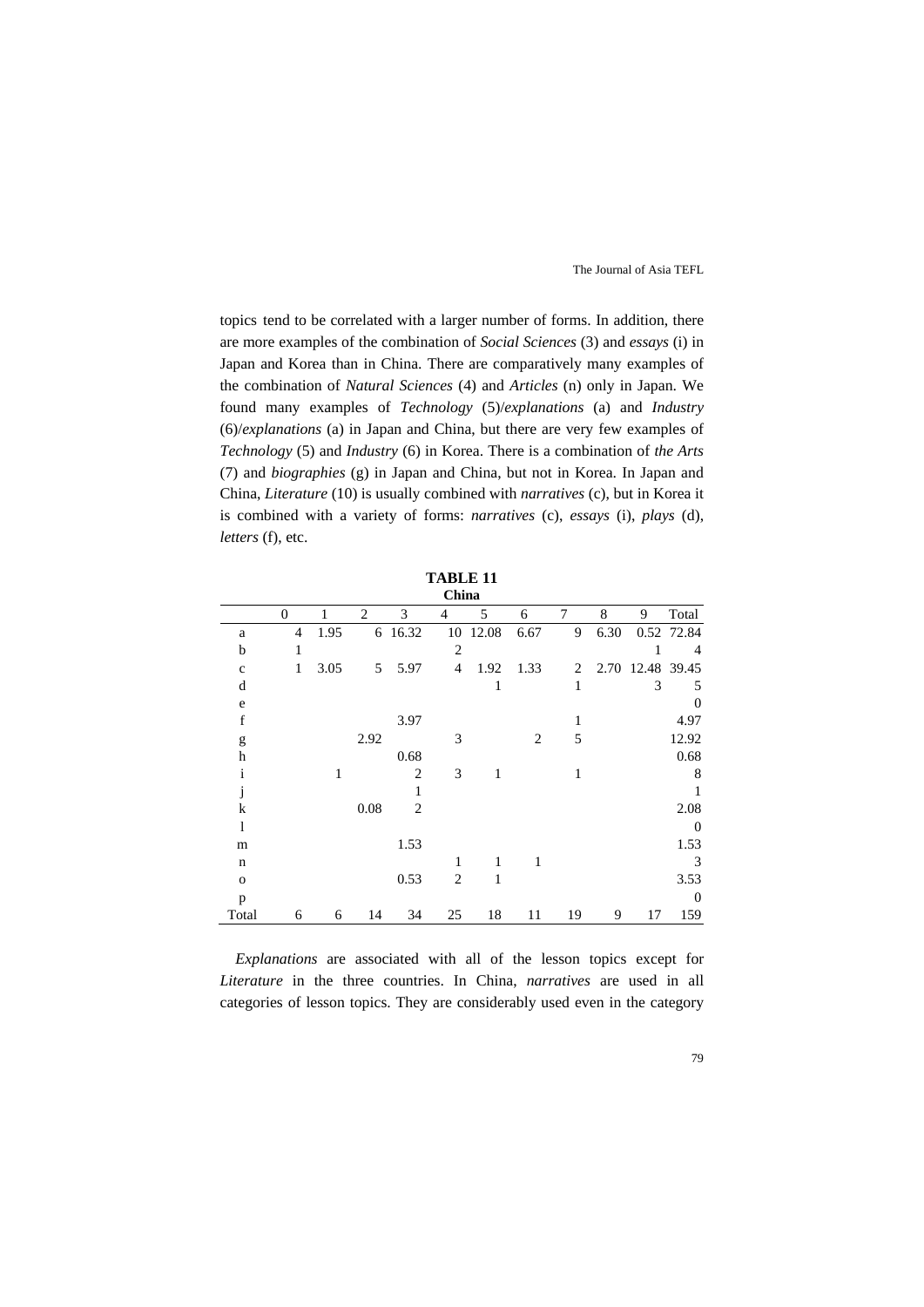of *Natural Sciences*. Thus, some lesson forms also tend to be associated with a larger number of topic categories.

Table 12 shows the top-five combinations between topics and forms.

|       | TABLE 12<br>The Top-5 Combinations |              |       |      |       |  |  |
|-------|------------------------------------|--------------|-------|------|-------|--|--|
|       | No.1                               | No.2         | No.3  | No.4 | No.5  |  |  |
| Japan | ax3                                | ax4          | ax 5  | ax8  | c x 3 |  |  |
| Korea | ax3                                | c x 9        | ax4   | gx2  | ix3   |  |  |
| China | ax3                                | $c \times 9$ | a x 5 | ax4  | ax7   |  |  |

The combination with *explanations* (a) is widely used in Japan and China. But the patterns of the combination of topics and forms in Korea are various and different from those in Japan and China.

#### **Topics by Country**

In our investigation of the lesson topics in the high school English textbooks in this analysis, we are able to quantify how frequently various countries were represented as topics in textbooks specific to each of the countries: Japan, Korea and China.

Table 13 shows the percent of the lesson topics by country that appear in the textbooks in each of the three countries.

The number of lesson topics by country is as follows: 175 in Japan, 222 in Korea, and 216 in China. Japan has fewer topics than Korea and China. Next to Europe and their own country, the USA appears most frequently in the textbooks of all three countries. This fact reflects that the USA still plays a central role in the areas of *Social Sciences*, *Natural Sciences*, *Technology*, *Industry*, and *the Arts*. Furthermore, topics concerning the USA are more frequently used in Japan than in Korea and China. This tends to represent the close ties between Japan and the USA in the areas of politics, science and arts. Topics concerning their own country are fewer in China than in Japan and Korea. Japan and Korea select topics relating to their own country mainly in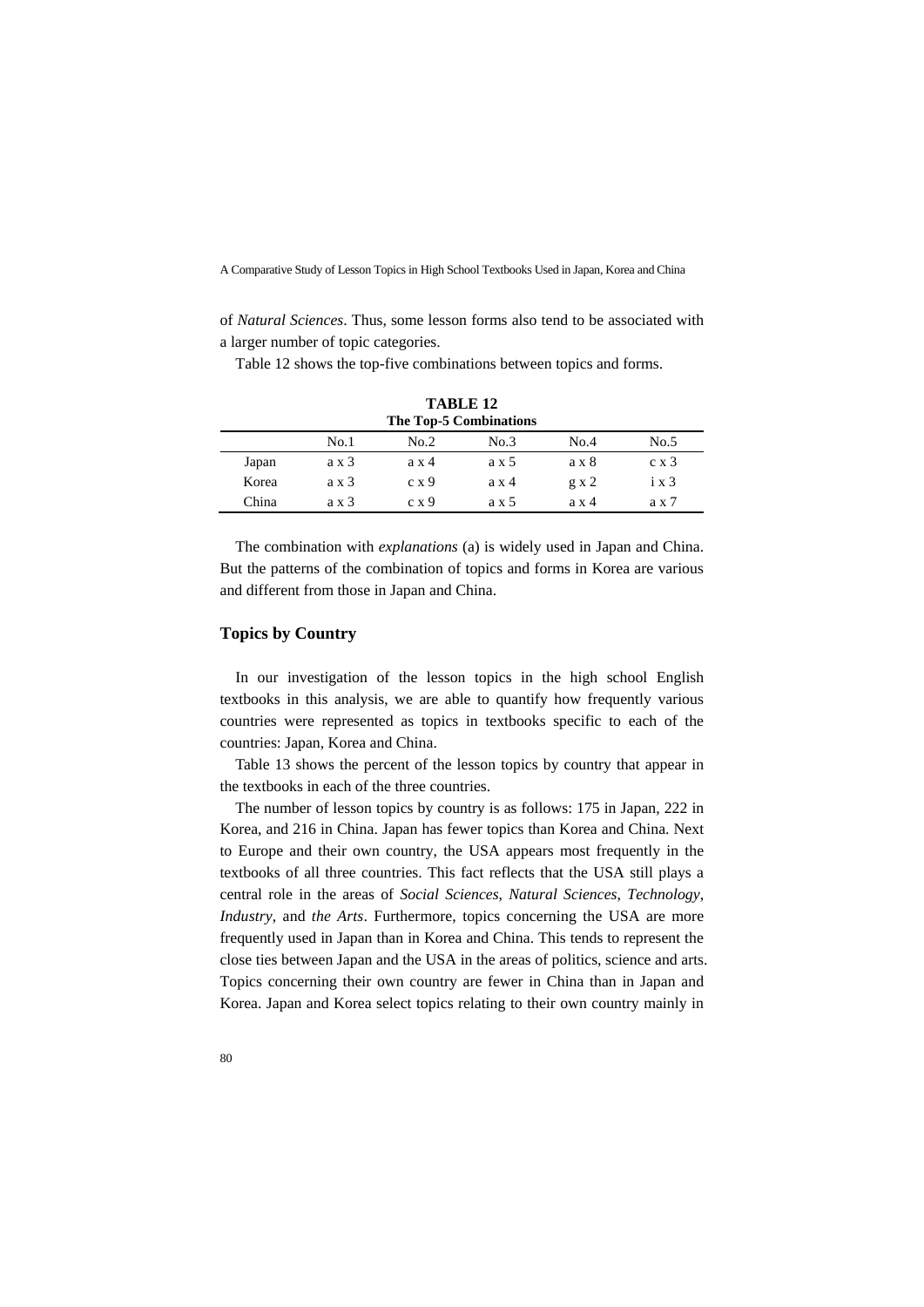| $\mathbf{L}$ opics $\mathbf{v}_J$ country |              |                |          |  |  |  |
|-------------------------------------------|--------------|----------------|----------|--|--|--|
|                                           | $Japan(\%)$  | $Korea(\%)$    | China(%) |  |  |  |
| Their Own Country                         | 24.1         | 18.9           | 10.6     |  |  |  |
| Their Own Country + USA                   | 6.8          | 0.5            | 0.5      |  |  |  |
| Their Own Country $+ UK$                  | $\Omega$     | $\Omega$       | 1.4      |  |  |  |
| Their Own Country + Europe                | 0.8          | $\theta$       | 0.5      |  |  |  |
| Their Own Country + Canada                | $\Omega$     | 0.5            | $\Omega$ |  |  |  |
| Their Own Country + USA + Canada          | $\Omega$     | $\Omega$       | 0.5      |  |  |  |
| Their Own Country + $UK + Asia$           | $\Omega$     | $\Omega$       | 0.5      |  |  |  |
| Their Own Country + Asia                  | 0.8          | 2.3            | $\Omega$ |  |  |  |
| Asia (Except Their Own Country)           | 9.0          | 15.3           | 13.4     |  |  |  |
| <b>USA</b>                                | 28.6         | 17.8           | 21.8     |  |  |  |
| $USA + UK + Asia$                         | $\Omega$     | $\Omega$       | 0.5      |  |  |  |
| UK.                                       | 8.3          | 5              | 12.0     |  |  |  |
| $UK + Asia$                               | $\Omega$     | 0.5            | $\Omega$ |  |  |  |
| Europe (Except UK)                        | 4.5          | 24.8           | 23.6     |  |  |  |
| Canada                                    | 2.3          | 1.8            | 1.4      |  |  |  |
| South America                             | 6.0          | 2.7            | 3.7      |  |  |  |
| Africa                                    | 4.5          | 7.2            | 3.7      |  |  |  |
| Oceania                                   | 4.5          | 3.2            | 5.6      |  |  |  |
| North and South Poles                     | $\mathbf{0}$ | $\overline{0}$ | 0.5      |  |  |  |

**TABLE 13 Topics by Country** 

the area of *Social Sciences,* while China does not associate this area with topics concerning their own country.

China has adopted an open door policy and placed more emphasis on intercultural understanding in its foreign language education policy. As a result, more lesson topics regarding foreign countries seem to be selected in the textbooks. Topics concerning the UK are greater in China than in Japan and Korea. This represents the historical relationship between China and UK. Topics concerning Europe are fewer in Japan than in Korea and China. Topics regarding Asia are less frequently adopted in Japan than in Korea and China. Topics concerning Africa are comparatively greater in Korea than in Japan and China. On the whole, Japan tends to concentrate on topics concerning the USA and their own country, and pay less attention to topics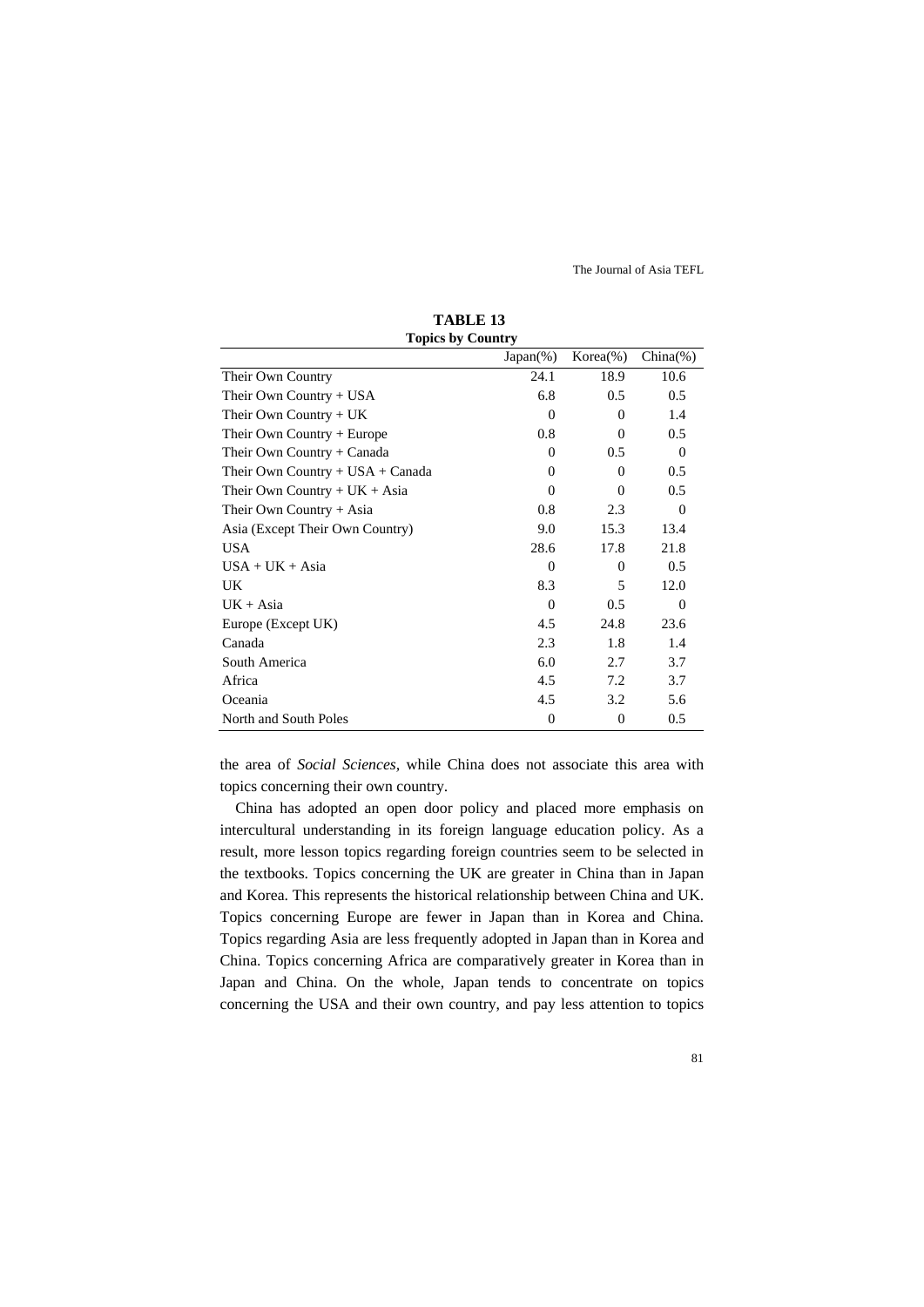relating to Europe. Korea adopts more topics with regard to Africa as well as Europe, their own country and the USA. China deals with more topics concerning the UK and Oceania in addition to Europe, the USA and Asia. There are many examples of topics that deal with the relationship between the USA and Japan, but almost none regarding the relationship between the USA, and Korea and China. There are some examples of topics that deal with the relationship between the UK and China, but none regarding the relationship between the UK, and Japan and Korea.

Further, according to our analysis, there seems to be a tendency within all three countries to avoid topics that involve a comparison of countries and regions. From the viewpoint of intercultural understanding, it seems necessary to bring a comparative perspective to the selection of lesson topics.

It should be noted, therefore, that the foreign language education policy, in addition to historical and economic relationships (e.g., China-UK, Japan-USA) with foreign countries, is associated with the adoption of lesson topics by country. Also, China places more emphasis on the lesson topics of foreign countries than Japan and Korea. In addition, Korea and China tend to pay more attention to the diversity of countries in the adoption of lesson topics than Japan. Thus, in terms of intercultural mutual understanding, it is important that there exist a balance in the selection of lesson topics. That is, understanding of the diversity of foreign cultures as well as our own culture needs to be promoted. Furthermore, the top-three results of topics by country in Japan, Korea and China are shown in Table 14.

| <b>TABLE 14</b><br><b>Top-3 Combination of Topics by Country</b> |                       |                      |                                    |  |  |  |
|------------------------------------------------------------------|-----------------------|----------------------|------------------------------------|--|--|--|
|                                                                  | No.1                  | No.2                 | No.3                               |  |  |  |
| Japan                                                            | USA                   | Their Own<br>Country | Asia<br>(Except Their Own Country) |  |  |  |
| Korea                                                            | Europe<br>(Except UK) | Their Own<br>Country | USA                                |  |  |  |
| China                                                            | Europe<br>(Except UK) | <b>USA</b>           | Asia<br>(Except Their Own Country) |  |  |  |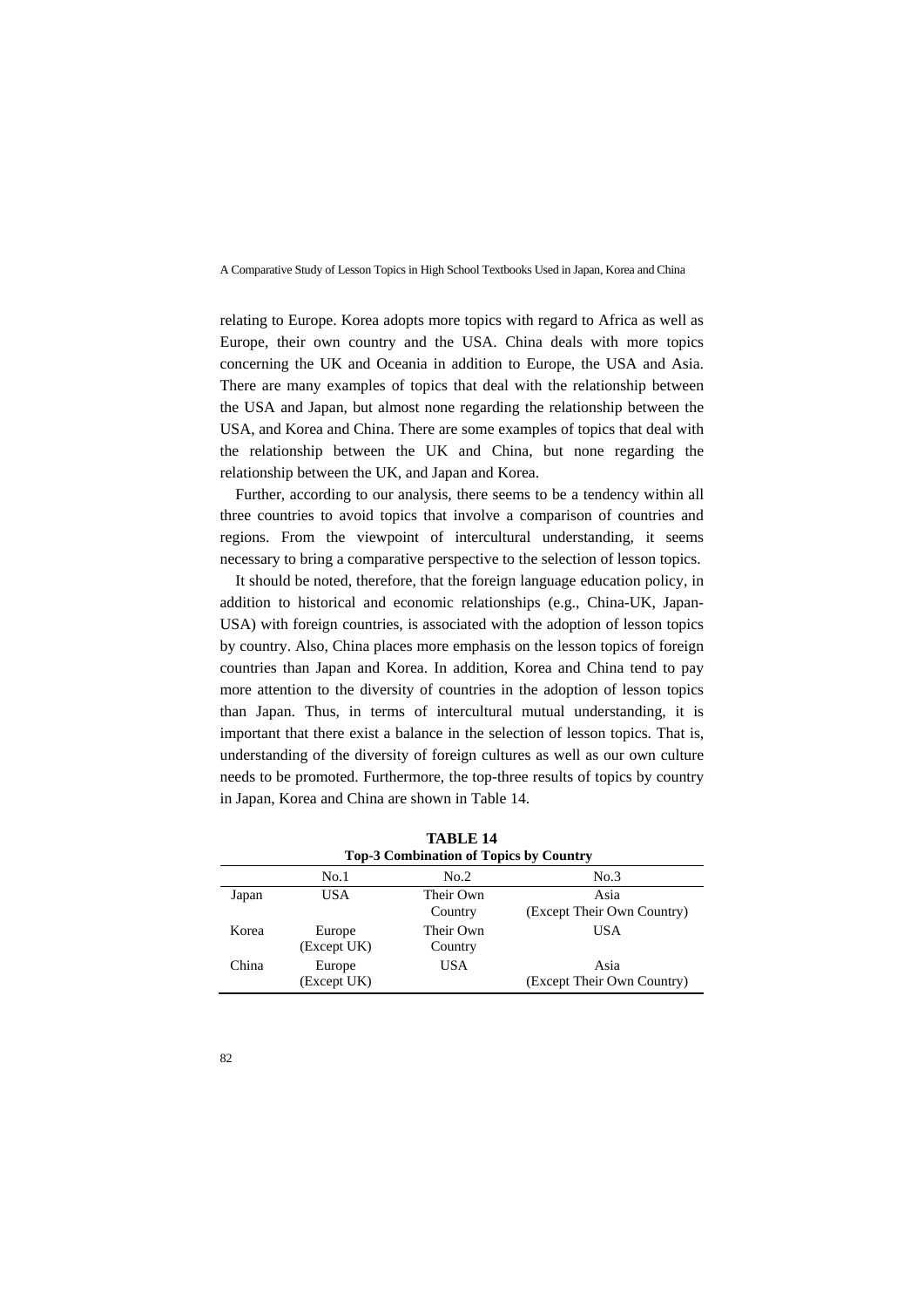## **CONCLUSION**

In this study**,** we were able to shed light on what the textbook authors select as lesson topics and forms to present to learners. It is also suggested that the foreign language education policy and curriculum guidelines of each country at the national level, which are also predicated on cultural, historical, social and economic contexts (i.e., development of economy and industry), have a certain effect on the adoption of lesson topics and forms.

Additionally, from a regional perspective, we have found many differences in lesson topics and lesson forms as well as their similarities in the senior high school English textbooks used in Japan, Korea and China. For example, it is intended that this analysis be of some use to textbook writers who want to improve the English textbooks in the three respective countries.

It is a great surprise that all of the three countries adopt almost none of the topics from the other two countries. English is said to be an international language. Further, the globalization of English suggests that people will be crossing borders at an even higher pace in the future. Thus it stands to reason that authors, publishers, and administrators should not only select topics about countries where English is the native language, but should also include textbook topics that address areas of interest of other countries. We especially feel that topics representative of our neighboring Asian countries should be included in textbooks of the respective countries. In the future, there will be many more cross-border interactions with our neighbors and it is likely that English will be used in these situations. Therefore, topic familiarity among the citizens of our neighboring countries is needed to increase the level of communication in the target language. Learning more about countries in our region (i.e., topic familiarity) further offers insights about the ways of each country. In other words, there will be an increase in the level of international understanding as well.

Consequently, in the realm of education, textbook writers, publishers, curriculum planners and teachers should be aware that topic development plays a critical role in developing learners' English communicative language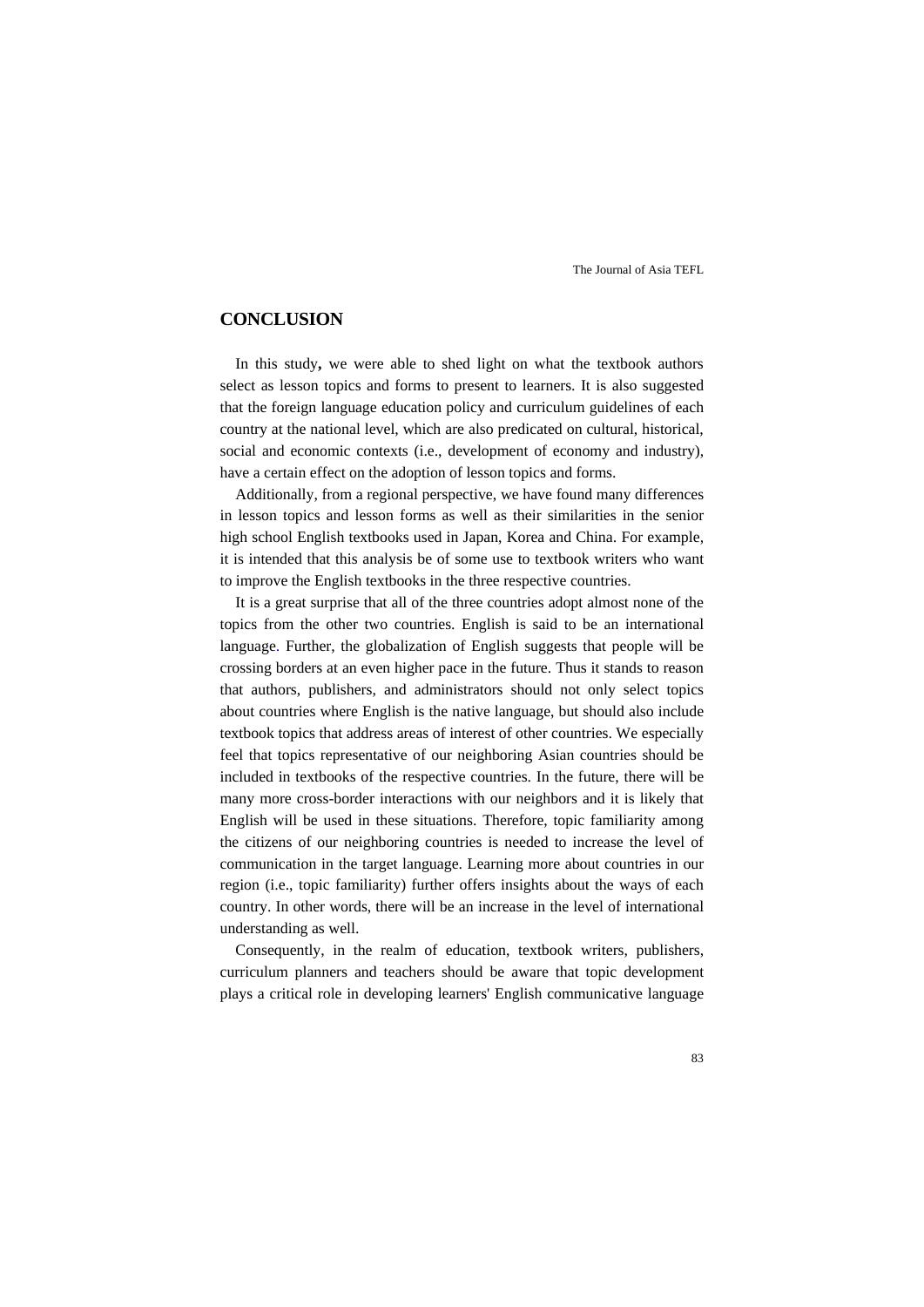abilities and international understanding, which are the overall objectives of English education in Japan, Korea and China.

Moreover, we should reconsider and further develop the criteria for classification in order to make a more consistent and detailed analysis of lesson topics and forms. Finally, differences in the selection of lesson topics and forms among the publishers need to be further examined. We hope that this study will provoke the authors, publishers and educational institutions at all levels in Japan, Korea and China to improve their English textbooks.

## **THE AUTHORS**

We are all members of the Study Group of English Education in the East-Asian Countries. We have long been studying a comparative study of English education in Japan, Korea and China. Last November we presented a paper at the Second Annual Asia TEFL Conference in Seoul on November 6, 2004.

## **REFERENCES**

- Douglas, B., Johannan, S., Leech, G., Conrad, S., & Finegan, E. (1999). *Longman grammar of spoken and written English*. Longman.
- Ikeda, T. (1999). *English stylistics*. Kenkyusha.
- Japan Library Association. (1995). *Nippon decimal classification (NDC)*, 9<sup>th</sup> ed.
- Kawai, T. (2004). *English education policy of Korea*. Kansai Daigaku Shuppanbu.
- Ministry of Education (1999). *A Manual of the course of study for high school English textbooks*.
- Ogawa, N., & Takahashi, G. (2003). A study of lesson topics in *English I* and *English II*. *Kiyo, 31*, 59-65. The Kyushu Academic Society of English Language Education.
- Ogawa, N., & Takahashi, G. (2004). Lesson forms in *English I* and *English II*. *Kiyo, 32*, 55-62. The Kyushu Academic Society of English Language Education.
- Otani, Y. et al. (Eds.) (2004). *Foreign language education policies in the world: Toward the reconstruction of foreign language education in Japan*. Toshindo.